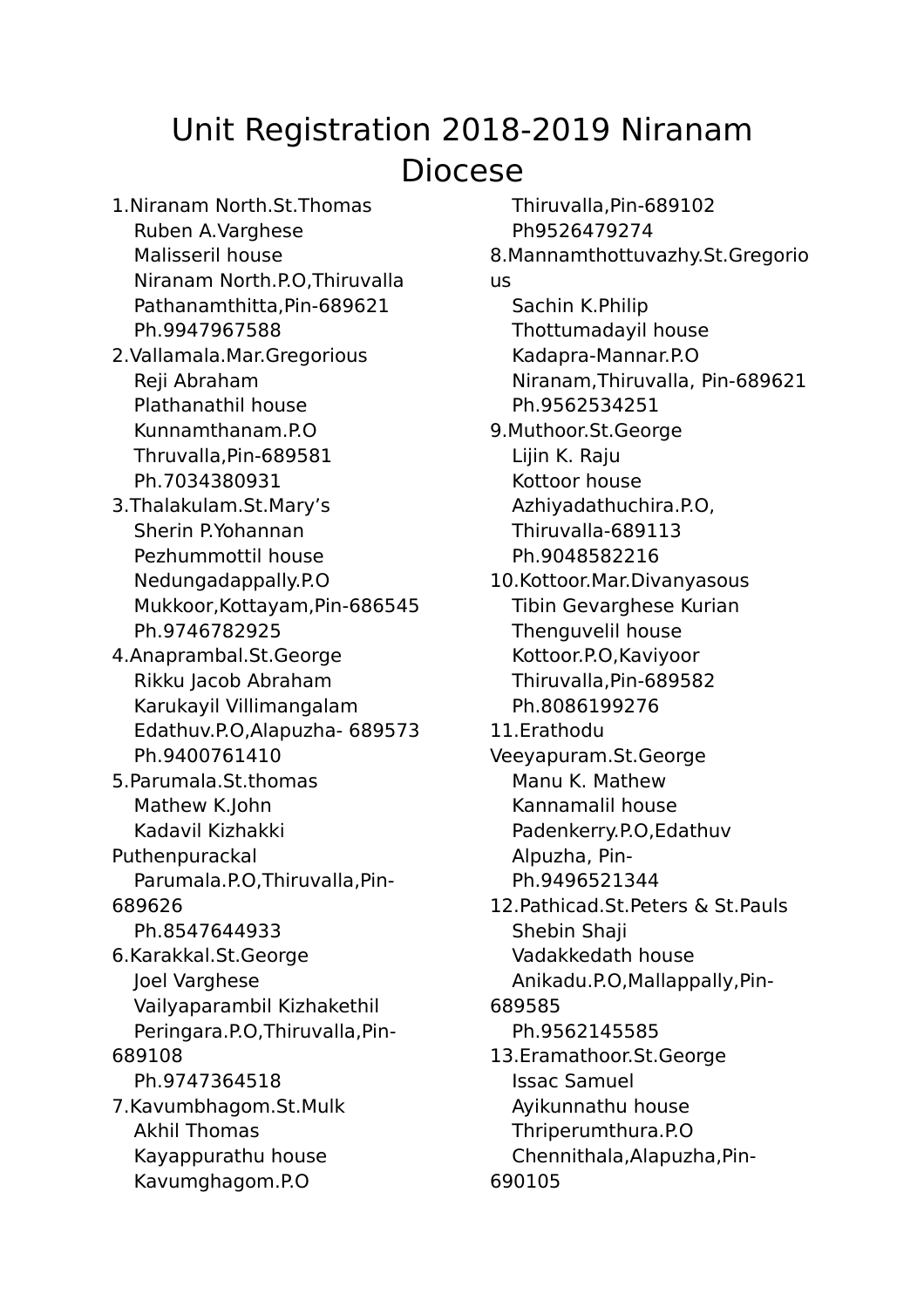## Ph.9746380887

14.Thirumoolapuram.Mar.Baseliou s Nikhil V. Thomas(Ocym Secretary) Mar.Baselious Mar.Gregious **Orthodox** Church, Thirumoolapuram.P.O **Thiruvalla** Ph.9946469857 15.Chengaroor.St.George Arush C. Kurian Chakkummottil house Kunnamthanam.P.O,Thiruvalla-689581 Ph.9447458959 16.Kadapra Bethlehem St.George Aswin P.Mathews Theveril house Kizhakkumbhagom.P.O Niranam,Thiruvalla,Pin-689621 Ph.7558094795 17.Puthussery.St.Johns Ashish Thomas Mannil house Kadamankulam.P.O,Kallooppara Thiruvalla, Pin-689583 Ph.9846148347 18.Vengal.Bethany St.George Vinny M.Cherian Chempaiathimoottil Muttathu house Alamthuruthy.P.O,Thiruvalla-689113 PH.9544575190 19.Amballoor.Mar.Gregorious Jobin Philip Pulliyil house

Chengroor.P.O,Mallappally-689594 Ph.8547650663 20.Memala.St.John's Blessan Kurian Thomas Mullamangalam house Memala, Vennikulam.P.O Thiruvalla, Pin-689544 Ph.9744571027

21.Panayampala.St.Stephens Lithin V. Abraham Velikkakathu house Nedungadappally.P.O Panayampala,Kottayam-686545 22.Panayampala.St.Mary's Elizabeth Jacob Thekkekara Malayil house Nedungadappally.P.O Panayampala,Kottayam-686545 Ph.9497097827 23.Kallooppara.St.Thomas Jiju Alex Issac Chathamkunnel house Kallooppara.P.O,thiruvalla-689583 Ph.8289998092 24.Valanjavattom.St.Mary's Manu T.Mathai Thannimootil Perupunchayil Valanjavattom.P.O,Thiruvalla-689104 PH.9495100768 25.Parumala.St.Gregoious Kevin Reji Tom Padinjareparambil house Parumala.P.O,Thiruvalla-689626 Ph.9496660407 26.Pandenkeri.St.Mary's Gino Joseph Puthupurackal house Kunthirckal.P.O,Thalavady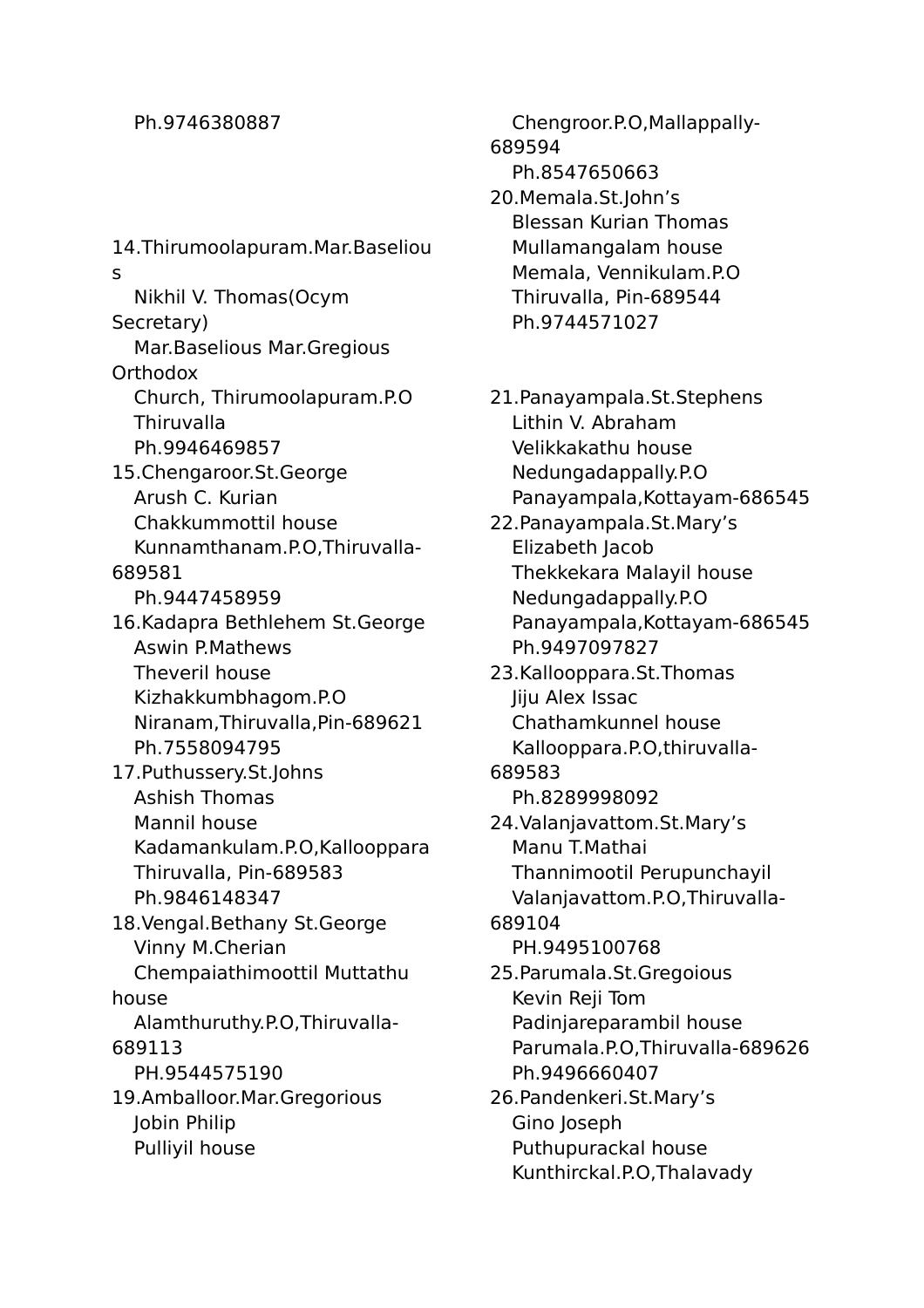Edathuva,Alapuzha,Pin-689572 Ph.8943195145 27.Mylamon.St.George Shinto Thomas Melepurackal house Mylamon,Kunnamthanam.P.O Thiruvalla, Pin-689581 Ph.8156977825 28.Erviperoor.St.Thomas George Mathew Neoruvilayil house Mundamala.P.O,Puramattom Thiruvalla, Pin-689542 Ph.9847471514 29.Nedumpuram.St.George Libin K. Lalu Plammuttathu house Nedumpuram.P.O,Thiruvalla-689110 Ph.8113021835 30.Poovenvelil.St.Thomas Sijo Jose Panamootil house Niranam Central.P.O Thiruvalla, Pin-689621 Ph.9605894098 31.Kadapra.St.Thomas Jubin K.Mathew Kariyampallil house Niranam,P.O,Kadapra Thiruvalla, Pin-689621 Ph.7558838870 32.Mepral.St.Johns Nithin Mathai Paulose Panthradil house Alumthurathy.P.O,Vengal THiruvalla, Pin-689113 Ph.8086228244 / 9946183968 33.Mallappally.Bethany St.John's Shyjin Scaria

Mankuzhiyil house Mallappally North.P.O Thiruvalla, Pin-689585 Ph.9995948184 34.Kadapra-Mannar.St.Thomas **Catholicat** Aju Alex Vadakemundagathil Kizhakumbhagom.P.O,Niranam Thiruvalla, Pin-689621 Ph.7356803169 35.Venpala.St.Mary's Joji M. Koshy Mantharyil house Venpala.P.O,Thiruvalla-689102 Ph.7560875773 36.Muthupala.St.George Binil Varghese Binoy Pichathikallumgal house Naragathani.P.O,Muthupala Thiruvalla, Pin-689544 Ph.9946277163 37.Kuttapuzha.Mar.Gregorious Elbin P. Alex Puthooparambil house R.S. P.O,Thiruvalla,Pin-689111 Ph.9562447408 38.Valanjavattom West. St.George Jithin Alex Abraham Valuparambil house Valanjavattom.P.O,Thiruvalla-689104 Ph.9961201293 39.Kaviyoor.St.Thomas(Sleeba) Sanu Kurian Kanathara Kizhakkemuriyil house Thottabhagom.P.O,Tiruvalla Pathanamthitta, Pin-689541 Ph.9496984117 40.Nellimoodu.St.Mary's Jiji Mathew Chackalamuriyil house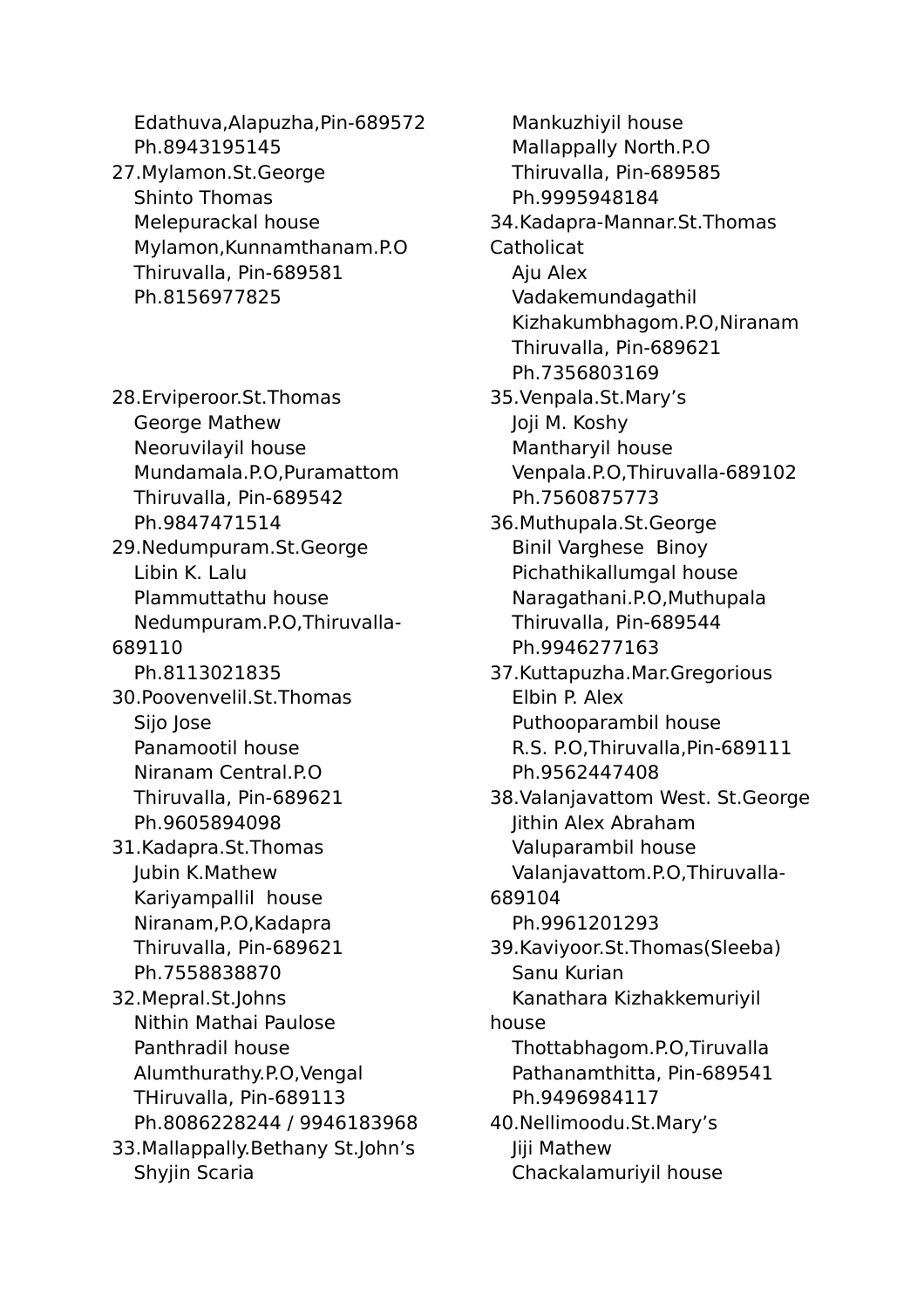Mallappally North.P.O,Pin-689594 Nellimoodu,Pathanamthitta Dist Ph.7559894031 41.Puramattom.Oorsalem St.Mary's Prince John Mathew Thundiyil Malleakara house Puramattom.P.O,Thiruvalla Pathanamthitta, Pin-689543 Ph.9048341396 42.Punnaveli.St.John's Saju P.Thomas Parumala house Kangazha.P.O,Kottayam-686541 Ph.9947964334 43.Chennithala South.St.Mary's Jithin Daniel Thakodiyil house Chennithala,Thripperumthura Mannar,Alapuzha Dist, Pin-690105 Ph.8921726745 44.Murani.Mar.Yacob Burdhana Jibin Jose Kolamala house Mallappally East.P.O Murani, Pin-689584 Ph.9544267484 45.Thelliyoor.Mar.Baselious Sangeeth Zachariah Mathew Angadiyil house Thelliyoor.P.O,Vennikulam Thiruvalla, Pin-689544 Ph.9961036610 46.Madathumbhagom South.St.Mary's Bobin K. Biju Kadanponambil house Puramattom.P.O,Thiruvalla-689543

Ph.9856743733

47.Meentalakara.St.Stephens Shon Varghese Shaji Raj Vilas Manjadi.P.O,Thiruvalla-689105 Ph.8086025979

48.Niranam.St.Mary's Valiyappally Robin Abraham Peryikandathu house Niranam.P.O,Thiruvalla-689621 Ph.7558960078

49.Vennikkulam.St.Behanan's Jobish Geevarghese Peniyathu house Vennikkulam.P.O Thiruvalla, Pin-689544 Ph.8606812524 50.Thengeli.Mar.Dionysious Aju Varghese Thundiyil house Thengeli.P.O,Kuttoor Thiruvalla, Pin-689106 Ph.8943306220 51,Mannar.Martha Mariam Bindu Varghese Puthenpurackal house Kadapara Mannar.P.O Thiruvalla, Pin-689621 Ph.8606736723 52.Kattappuram.St.George Jibin Jacob Parupallil house Kulakkadu,Thiruvalla.P.O 53.Parumala.St.George Naveen M. Biju Muttel house Parumala.P.O,Thiruvalla-689626 54.Parumala.St.Mary's Ebin Thomas Chullickal house